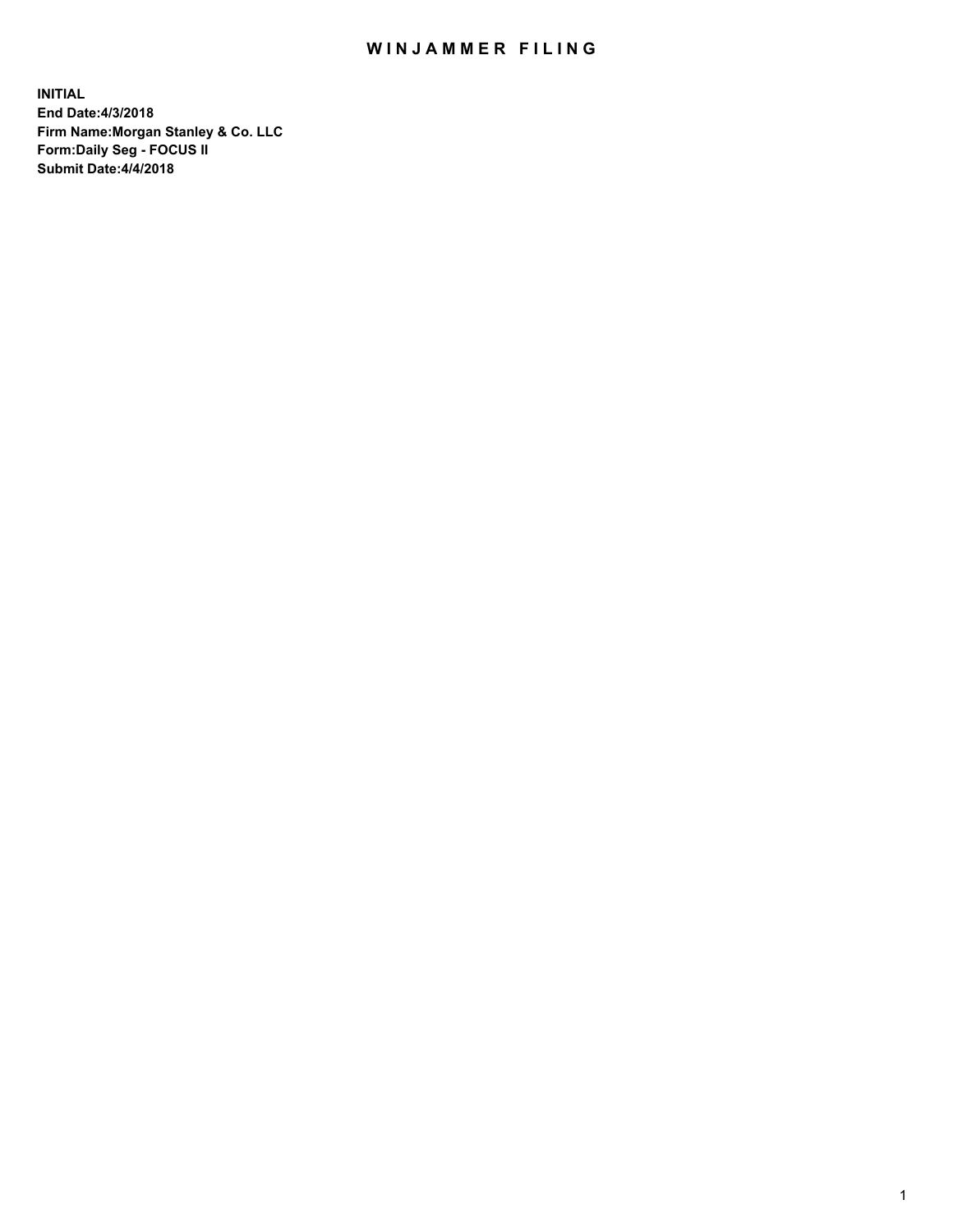### **INITIAL End Date:4/3/2018 Firm Name:Morgan Stanley & Co. LLC Form:Daily Seg - FOCUS II Submit Date:4/4/2018 Daily Segregation - Cover Page**

| Name of Company<br><b>Contact Name</b><br><b>Contact Phone Number</b><br><b>Contact Email Address</b>                                                                                                                                                                                                                          | Morgan Stanley & Co. LLC<br>Ikram Shah<br>212-276-0963<br>lkram.shah@morganstanley.com |
|--------------------------------------------------------------------------------------------------------------------------------------------------------------------------------------------------------------------------------------------------------------------------------------------------------------------------------|----------------------------------------------------------------------------------------|
| FCM's Customer Segregated Funds Residual Interest Target (choose one):<br>a. Minimum dollar amount: ; or<br>b. Minimum percentage of customer segregated funds required:%; or<br>c. Dollar amount range between: and; or<br>d. Percentage range of customer segregated funds required between: % and %.                        | 331,000,000<br>0 <sub>0</sub><br>00                                                    |
| FCM's Customer Secured Amount Funds Residual Interest Target (choose one):<br>a. Minimum dollar amount: ; or<br>b. Minimum percentage of customer secured funds required:%; or<br>c. Dollar amount range between: and; or<br>d. Percentage range of customer secured funds required between:% and%.                            | 140,000,000<br>0 <sub>0</sub><br>0 <sub>0</sub>                                        |
| FCM's Cleared Swaps Customer Collateral Residual Interest Target (choose one):<br>a. Minimum dollar amount: ; or<br>b. Minimum percentage of cleared swaps customer collateral required:% ; or<br>c. Dollar amount range between: and; or<br>d. Percentage range of cleared swaps customer collateral required between:% and%. | 92,000,000<br>0 <sub>0</sub><br>0 <sub>0</sub>                                         |

Attach supporting documents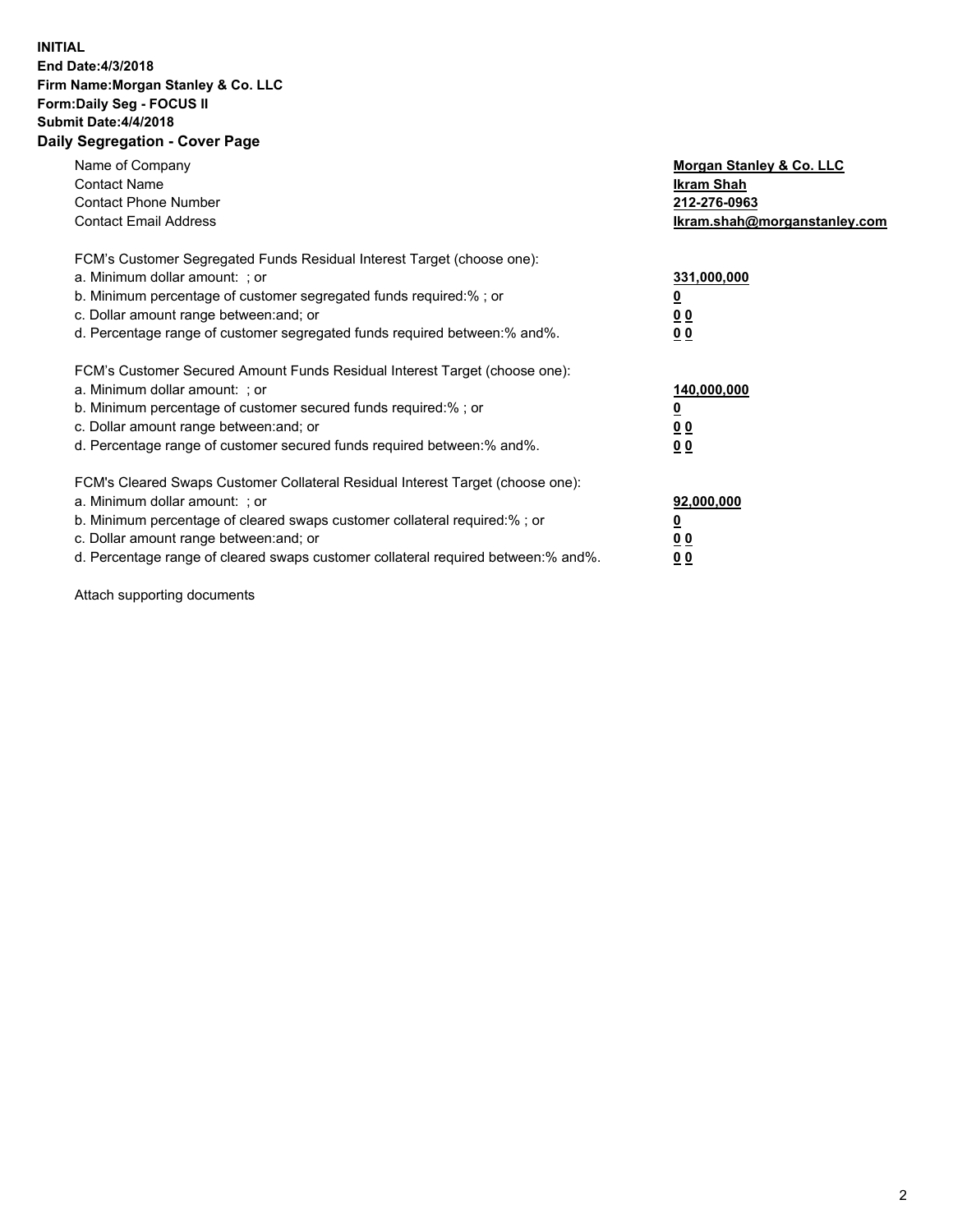#### **INITIAL End Date:4/3/2018 Firm Name:Morgan Stanley & Co. LLC Form:Daily Seg - FOCUS II Submit Date:4/4/2018 Daily Segregation - Secured Amounts**

Foreign Futures and Foreign Options Secured Amounts Amount required to be set aside pursuant to law, rule or regulation of a foreign government or a rule of a self-regulatory organization authorized thereunder 1. Net ledger balance - Foreign Futures and Foreign Option Trading - All Customers A. Cash **3,329,876,294** [7315] B. Securities (at market) **2,015,530,968** [7317] 2. Net unrealized profit (loss) in open futures contracts traded on a foreign board of trade **-222,730,411** [7325] 3. Exchange traded options a. Market value of open option contracts purchased on a foreign board of trade **28,197,564** [7335] b. Market value of open contracts granted (sold) on a foreign board of trade **-20,777,532** [7337] 4. Net equity (deficit) (add lines 1. 2. and 3.) **5,130,096,883** [7345] 5. Account liquidating to a deficit and account with a debit balances - gross amount **100,201,709** [7351] Less: amount offset by customer owned securities **-99,679,020** [7352] **522,689** [7354] 6. Amount required to be set aside as the secured amount - Net Liquidating Equity Method (add lines 4 and 5) 7. Greater of amount required to be set aside pursuant to foreign jurisdiction (above) or line 6. FUNDS DEPOSITED IN SEPARATE REGULATION 30.7 ACCOUNTS 1. Cash in banks A. Banks located in the United States **301,655,234** [7500] B. Other banks qualified under Regulation 30.7 **641,254,947** [7520] **942,910,181** 2. Securities A. In safekeeping with banks located in the United States **262,579,835** [7540] B. In safekeeping with other banks qualified under Regulation 30.7 **0** [7560] **262,579,835** [7570]

#### 3. Equities with registered futures commission merchants

- 
- 
- C. Unrealized gain (loss) on open futures contracts **-191,390** [7600]
- D. Value of long option contracts **0** [7610]
- E. Value of short option contracts **0** [7615] **5,556,116** [7620]
- 4. Amounts held by clearing organizations of foreign boards of trade
	-
	-
	- C. Amount due to (from) clearing organization daily variation **0** [7660]
	- D. Value of long option contracts **0** [7670]
	- E. Value of short option contracts **0** [7675] **0** [7680]
- 5. Amounts held by members of foreign boards of trade
	-
	-
	- C. Unrealized gain (loss) on open futures contracts **-222,539,021** [7720]
	- D. Value of long option contracts **28,197,564** [7730]
	-
- 6. Amounts with other depositories designated by a foreign board of trade **0** [7760]
- 7. Segregated funds on hand **0** [7765]
- 8. Total funds in separate section 30.7 accounts **5,321,042,544** [7770]
- 9. Excess (deficiency) Set Aside for Secured Amount (subtract line 7 Secured Statement Page 1 from Line 8)
- 10. Management Target Amount for Excess funds in separate section 30.7 accounts **140,000,000** [7780]
- 11. Excess (deficiency) funds in separate 30.7 accounts over (under) Management Target **50,422,972** [7785]

**0** [7305]

**5,130,619,572** [7355]

## **5,130,619,572** [7360]

[7530]

 A. Cash **5,747,506** [7580] B. Securities **0** [7590]

 A. Cash **0** [7640] B. Securities **0** [7650]

 A. Cash **2,572,164,269** [7700] B. Securities **1,752,951,132** [7710] E. Value of short option contracts **-20,777,532** [7735] **4,109,996,412** [7740] **190,422,972** [7380]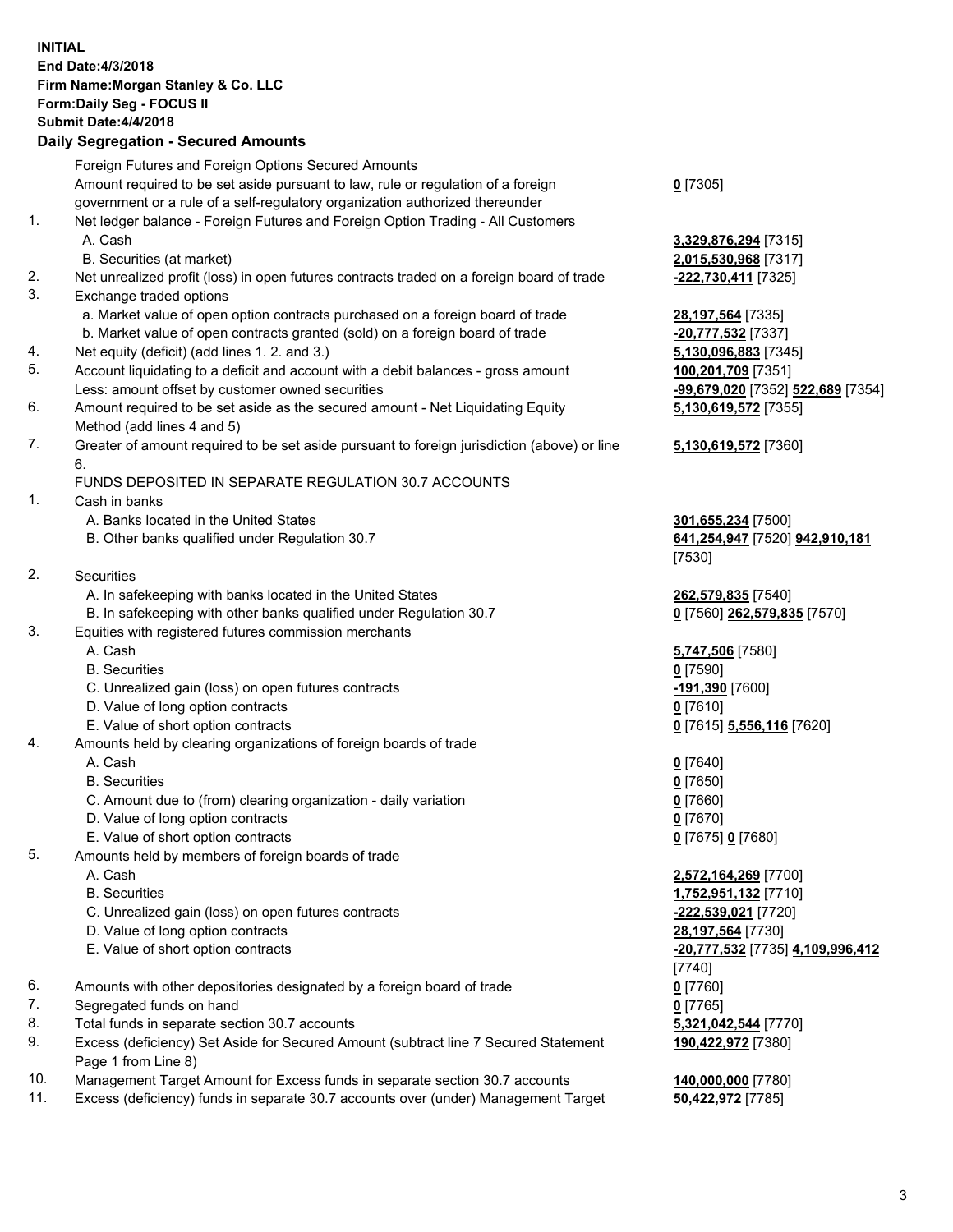**INITIAL End Date:4/3/2018 Firm Name:Morgan Stanley & Co. LLC Form:Daily Seg - FOCUS II Submit Date:4/4/2018 Daily Segregation - Segregation Statement** SEGREGATION REQUIREMENTS(Section 4d(2) of the CEAct) 1. Net ledger balance A. Cash **10,850,487,443** [7010] B. Securities (at market) **5,190,869,120** [7020] 2. Net unrealized profit (loss) in open futures contracts traded on a contract market **-224,467,969** [7030] 3. Exchange traded options A. Add market value of open option contracts purchased on a contract market **423,070,094** [7032] B. Deduct market value of open option contracts granted (sold) on a contract market **-666,298,216** [7033] 4. Net equity (deficit) (add lines 1, 2 and 3) **15,573,660,472** [7040] 5. Accounts liquidating to a deficit and accounts with debit balances - gross amount **392,556,225** [7045] Less: amount offset by customer securities **-356,518,003** [7047] **36,038,222** [7050] 6. Amount required to be segregated (add lines 4 and 5) **15,609,698,694** [7060] FUNDS IN SEGREGATED ACCOUNTS 7. Deposited in segregated funds bank accounts A. Cash **4,496,030,676** [7070] B. Securities representing investments of customers' funds (at market) **0** [7080] C. Securities held for particular customers or option customers in lieu of cash (at market) **866,333,227** [7090] 8. Margins on deposit with derivatives clearing organizations of contract markets A. Cash **6,342,288,774** [7100] B. Securities representing investments of customers' funds (at market) **0** [7110] C. Securities held for particular customers or option customers in lieu of cash (at market) **4,324,535,893** [7120] 9. Net settlement from (to) derivatives clearing organizations of contract markets **207,944,550** [7130] 10. Exchange traded options A. Value of open long option contracts **423,070,094** [7132] B. Value of open short option contracts **and the set of open short option contracts -666,298,216** [7133] 11. Net equities with other FCMs A. Net liquidating equity **2,542,200** [7140] B. Securities representing investments of customers' funds (at market) **0** [7160] C. Securities held for particular customers or option customers in lieu of cash (at market) **0** [7170] 12. Segregated funds on hand **0** [7150] 13. Total amount in segregation (add lines 7 through 12) **15,996,447,198** [7180] 14. Excess (deficiency) funds in segregation (subtract line 6 from line 13) **386,748,504** [7190]

- 15. Management Target Amount for Excess funds in segregation **331,000,000** [7194]
- 16. Excess (deficiency) funds in segregation over (under) Management Target Amount Excess

**55,748,504** [7198]